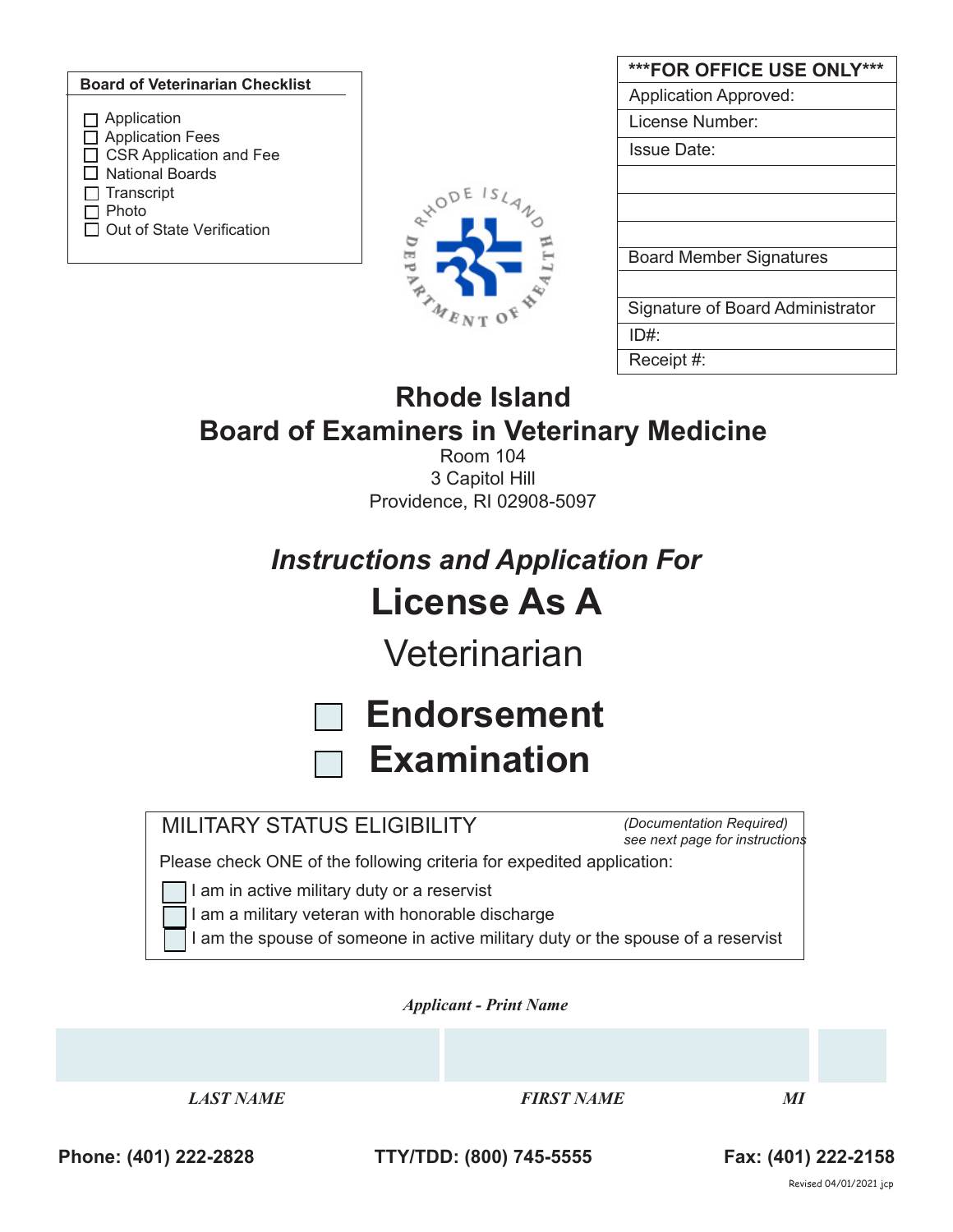# **LICENSURE REQUIREMENTS**

## **All Applicants**

Completed Application with Cover Page - Applications are valid for 1 year from the day they are received at RIDOH. If you are not licensed within the year you must submit a new application.

Check or money order (preferred), made payable (in U.S. funds only) to the RI General Treasurer in the amount of **\$580.00** and attached to the upper left-hand corner of the first (Top) page of the application. THIS APPLICATION FEE IS NONREFUNDABLE. Please be advised that this is an application fee and includes the first license **only** up until the next expiration date.

One (1) recent identification photograph of the applicant, head and shoulders, front view, approximately 2 X 2 inches in size. The photograph must be submitted with the application. Foreign graduates must have their photograph verified by the E.C.F.V.G.

Official transcript from an American Veterinary Medical Association (AVMA) approved or accredited veterinary school submitted by the college/school/university, **directly** to the Board. Transcript must include date of completion, graduation date and degree. Candidates who obtained their veterinary education at a school located outside the United States or Canada must meet the special requirements described under "Graduates of Foreign Colleges of Veterinary Medicine"

Score/Certification sent directly from the National Board Examination (NBE) and the Clinical Competency Test (CCT) **OR** the North American Veterinary Licensing Examination (NAVLE) sent directly from the testing service. **Contact the Veterinary Information Verification Agency (VIVA) at the following website in order to have the scores sent: https://aavsb.org/licensure-assistance/score-transfer-services**

If you have ever been licensed in another state, license verification(s) must be sent directly from the state(s) in which you hold or have held a license. (Interstate Verification Form included in this application can be used for that purpose)

If applying for expedited military status you must include one of the following: Leave Earning Statement (LES), Letter from Command, Copy of Orders or DD-214 showing honorable discharge.

#### **Rhode Island Controlled Substance Registration (CSR)**

Completed Rhode Island Uniform Controlled Substances Act Registration Form (CSR) enclosed in this application to be used for that purpose.

Check or money order (preferred), made payable (in U.S. funds only) to the RI General Treasurer in the amount of **\$200.00**

In order to dispense, prescribe, store, or order controlled substances, **you must obtain a Rhode Island Controlled Substance Registration (CSR) and a Drug Enforcement Administration (DEA) Registration.** After you obtain your Rhode Island CSR you must apply for a federal DEA Number. That DEA number must be registered to a RI Business Address. An application for the federal DEA Number can be obtained by contacting DEA: DEA Phone Number (617) 557-2200. Web Site: http://www.deadiversion.usdoj.gov/drugreg/reg\_apps/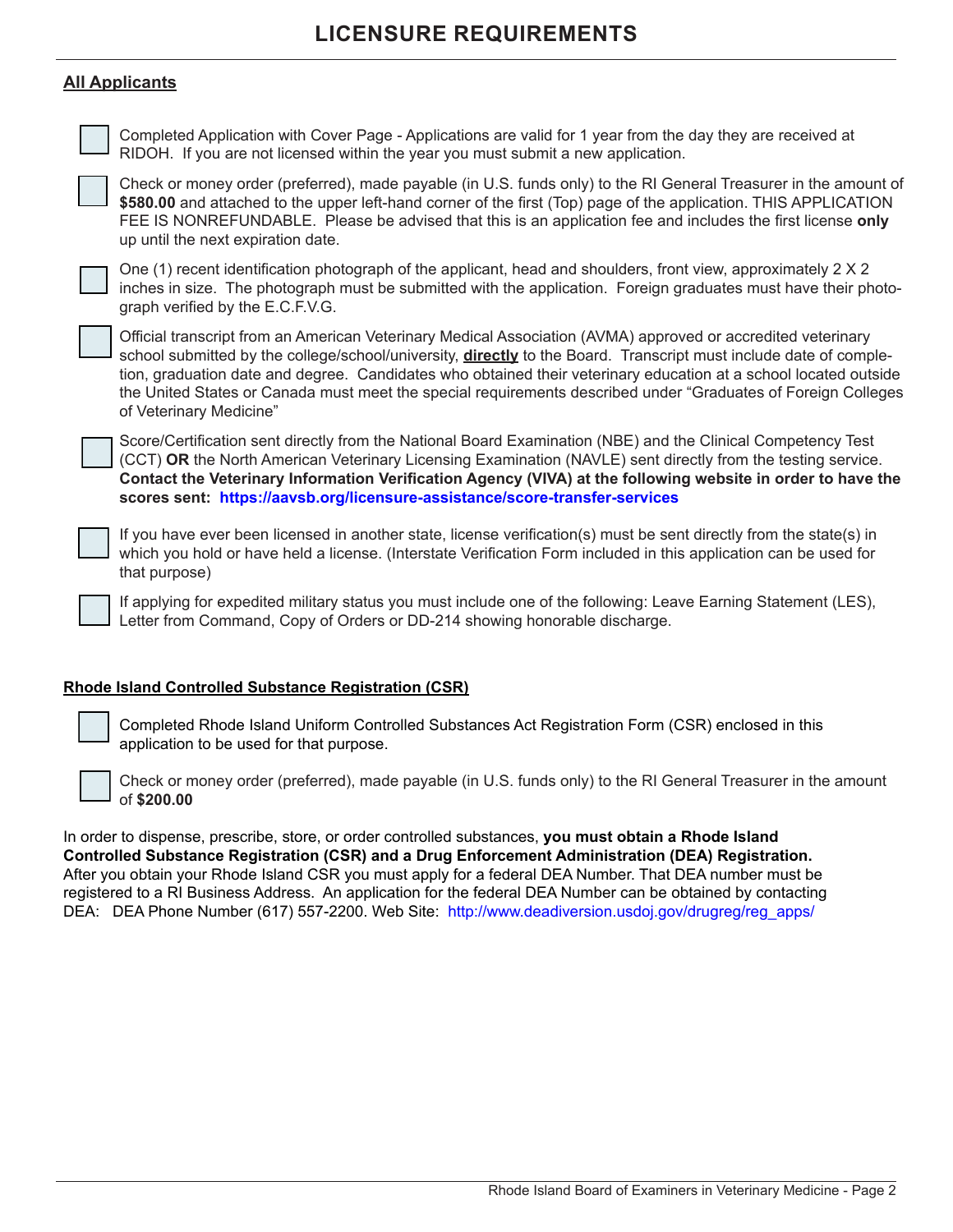# **LICENSURE REQUIREMENTS CONTINUED**

### **Graduates of Foreign Colleges of Veterinary Medicine**

The Rhode Island Board of Examiners in Veterinary Medicine does not have a formal list of accredited foreign veterinary schools (schools outside of the United States and Canada). Applications for licensure from graduates of such schools will be considered only on an individual basis in accordance with the following rules:

In addition to all of the requirements listed under "*Licensure Requirements (All Applicants*)" , the applicant must file:

Certified copy with translation, satisfactory to the board, of his veterinary diploma to which the candi date must make affidavit that he or she is the person named therein.

Satisfactory evidence of pre-veterinary education equivalent to the requirements of the Association of the American Veterinary Colleges and the Commission on Veterinary Medical Education of the Ameri can Veterinary Medical Association must be submitted.

Qualifying certificate from the Educational Commission for Foreign Veterniary Graduates (ECFVG) which is issued after a complete evaluation of the credentials and testing of the applicant's veterniary knowledge by the agency. The address of the Educational Commission for Foreign Veterinary Gradu ates is: American Veterinary Medical Association, 930 North Meacham Road, Schaumburg, IL 60196 - Web Site: http://www.avma.org/defaultecfvg.asp

## **No foreign graduates will be considered if he or she has at any time been dismissed from any American Veterinary Medical School.**

#### **Licensure Information**

Please visit the RIDOH website at **http://www.health.ri.gov/licenses** to Verify your license, download Rules and Regualtions/Laws for your profession, download change of address forms, other licensing forms or obtain our contact information. HEALTH will not, for any reason, accelerate the processing of one applicant at the ex pense of others.

#### **License Certificates**

RIDOH will be providing wallet license cards ONLY on issuance of licenses. If you wish to receive a license certificate, suitable for framing, please check the box below and attach a separate check in the amount of \$30.00 made payable to RI General Treasurer.

I would like to receive a license certificate. I have enclosed a separate check in the amount of \$30.00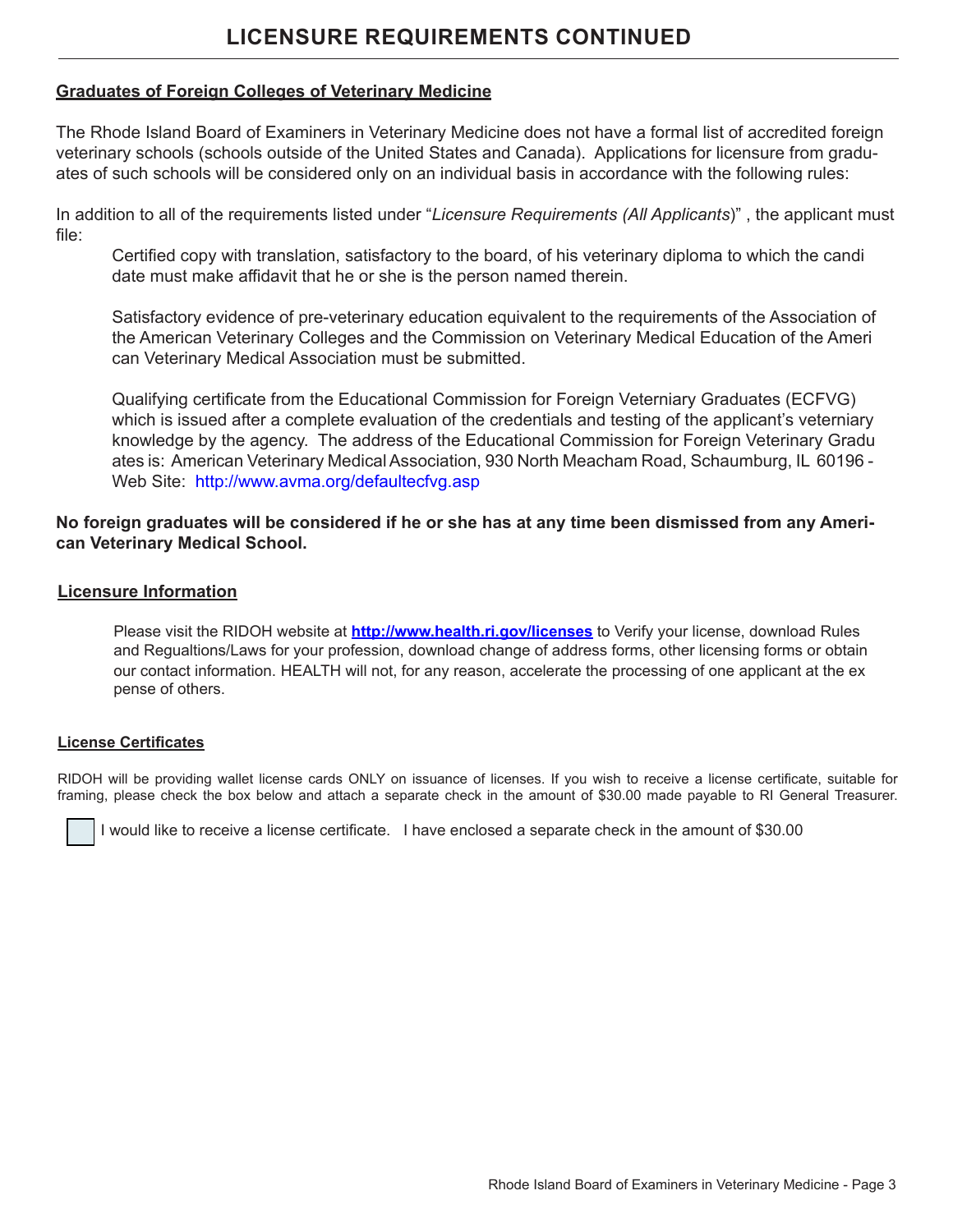

# **State of Rhode Island and Providence Plantations**

**Board of Examiners in Veterinary Medicine** Application for License as a Veterinarian

*Refer to the Application Instructions when completing these forms. Type or block print only. Do not use felt-tip pens.*

| 1. Name(s)                                              |                                                                                                                                        |           |                                                                                                                                                       |
|---------------------------------------------------------|----------------------------------------------------------------------------------------------------------------------------------------|-----------|-------------------------------------------------------------------------------------------------------------------------------------------------------|
| This is the name that                                   | Title (i.e., Mr., Mrs., Ms., etc.)                                                                                                     |           |                                                                                                                                                       |
| will be printed on your                                 |                                                                                                                                        |           |                                                                                                                                                       |
| License/Permit/Cer-<br>tificate and reported            | <b>First Name</b>                                                                                                                      |           |                                                                                                                                                       |
| to those who inquire<br>about your License/             |                                                                                                                                        |           |                                                                                                                                                       |
| Permit/Certificate. Do                                  | Middle Name                                                                                                                            |           |                                                                                                                                                       |
| not use nicknames, etc.                                 |                                                                                                                                        |           |                                                                                                                                                       |
| NOTE:                                                   | Surname, (Last Name)                                                                                                                   |           |                                                                                                                                                       |
| It is your responsi-<br>bility to notify the            |                                                                                                                                        |           |                                                                                                                                                       |
| <b>Department of Health</b><br>Board of any name        | Suffix (i.e., Jr., Sr., II, III)                                                                                                       |           |                                                                                                                                                       |
| changes.                                                |                                                                                                                                        |           |                                                                                                                                                       |
|                                                         | Maiden Name, if applicable<br>Name(s) under which originally licensed in another state, if different from above (First, Middle, Last). |           |                                                                                                                                                       |
|                                                         |                                                                                                                                        |           |                                                                                                                                                       |
|                                                         |                                                                                                                                        |           |                                                                                                                                                       |
| 2. Social Security                                      |                                                                                                                                        |           | "Pursuant to Title 5, Chapter 76, of the Rhode Island General Laws, as<br>amended, I attest that I have filed all applicable tax returns and paid all |
| <b>Number</b>                                           | U.S. Social Security Number                                                                                                            |           | taxes owed to the State of Rhode Island, and I understand that my Social                                                                              |
|                                                         |                                                                                                                                        |           | Security Number (SSN) will be transmitted to the Divison of Taxation to<br>verify that no taxes are owed to the State."                               |
|                                                         |                                                                                                                                        |           |                                                                                                                                                       |
| 3. Gender                                               | Male<br>Female                                                                                                                         |           |                                                                                                                                                       |
|                                                         |                                                                                                                                        |           |                                                                                                                                                       |
| 4. Date of Birth                                        |                                                                                                                                        |           |                                                                                                                                                       |
|                                                         | Day<br>Year<br>Month                                                                                                                   |           |                                                                                                                                                       |
|                                                         |                                                                                                                                        |           |                                                                                                                                                       |
|                                                         |                                                                                                                                        |           |                                                                                                                                                       |
| 5. Home                                                 | 1st Line Address (Apartment/Suite/Room Number, etc.)                                                                                   |           |                                                                                                                                                       |
| <b>Address</b>                                          |                                                                                                                                        |           |                                                                                                                                                       |
| It is your responsibility<br>to notify the board of all | 2nd Line Address (Number and Street)                                                                                                   |           |                                                                                                                                                       |
| address changes.                                        |                                                                                                                                        |           |                                                                                                                                                       |
| No professional                                         | City                                                                                                                                   |           | State<br>Zip Code                                                                                                                                     |
| licensee's address<br>(residence or business/           |                                                                                                                                        |           |                                                                                                                                                       |
| employment) will                                        | Country, If NOT U.S.                                                                                                                   |           | Postal Code, If NOT U.S.                                                                                                                              |
| be posted on the<br>Department's Web site.              |                                                                                                                                        |           |                                                                                                                                                       |
|                                                         | Home Phone                                                                                                                             |           | Home Fax                                                                                                                                              |
|                                                         |                                                                                                                                        |           |                                                                                                                                                       |
|                                                         | Email Address (Format for email address is Username@domain e.g. applicant@isp.com)                                                     |           |                                                                                                                                                       |
|                                                         |                                                                                                                                        |           |                                                                                                                                                       |
| <b>6. Business</b>                                      |                                                                                                                                        |           |                                                                                                                                                       |
| <b>Address</b>                                          | Name of Business/Work Location                                                                                                         |           |                                                                                                                                                       |
| (ONLY if it is                                          |                                                                                                                                        |           |                                                                                                                                                       |
| <b>RELATED to</b>                                       | 1st Line Address (Department/Suite/Room Number, etc.)                                                                                  |           |                                                                                                                                                       |
| your license.)                                          | Second Line Address (Number and Street)                                                                                                |           |                                                                                                                                                       |
| It is your responsibility                               |                                                                                                                                        |           |                                                                                                                                                       |
| to notify the board of all                              |                                                                                                                                        |           | State                                                                                                                                                 |
| address changes.                                        | City                                                                                                                                   |           | Zip Code                                                                                                                                              |
| This address will                                       | Country, If NOT U.S.                                                                                                                   |           | Postal Code, If NOT U.S.                                                                                                                              |
| appear on the De-<br>partment of Health                 |                                                                                                                                        |           |                                                                                                                                                       |
| web site.                                               | <b>Business Phone</b>                                                                                                                  | Extension | <b>Business Fax</b>                                                                                                                                   |
|                                                         |                                                                                                                                        |           |                                                                                                                                                       |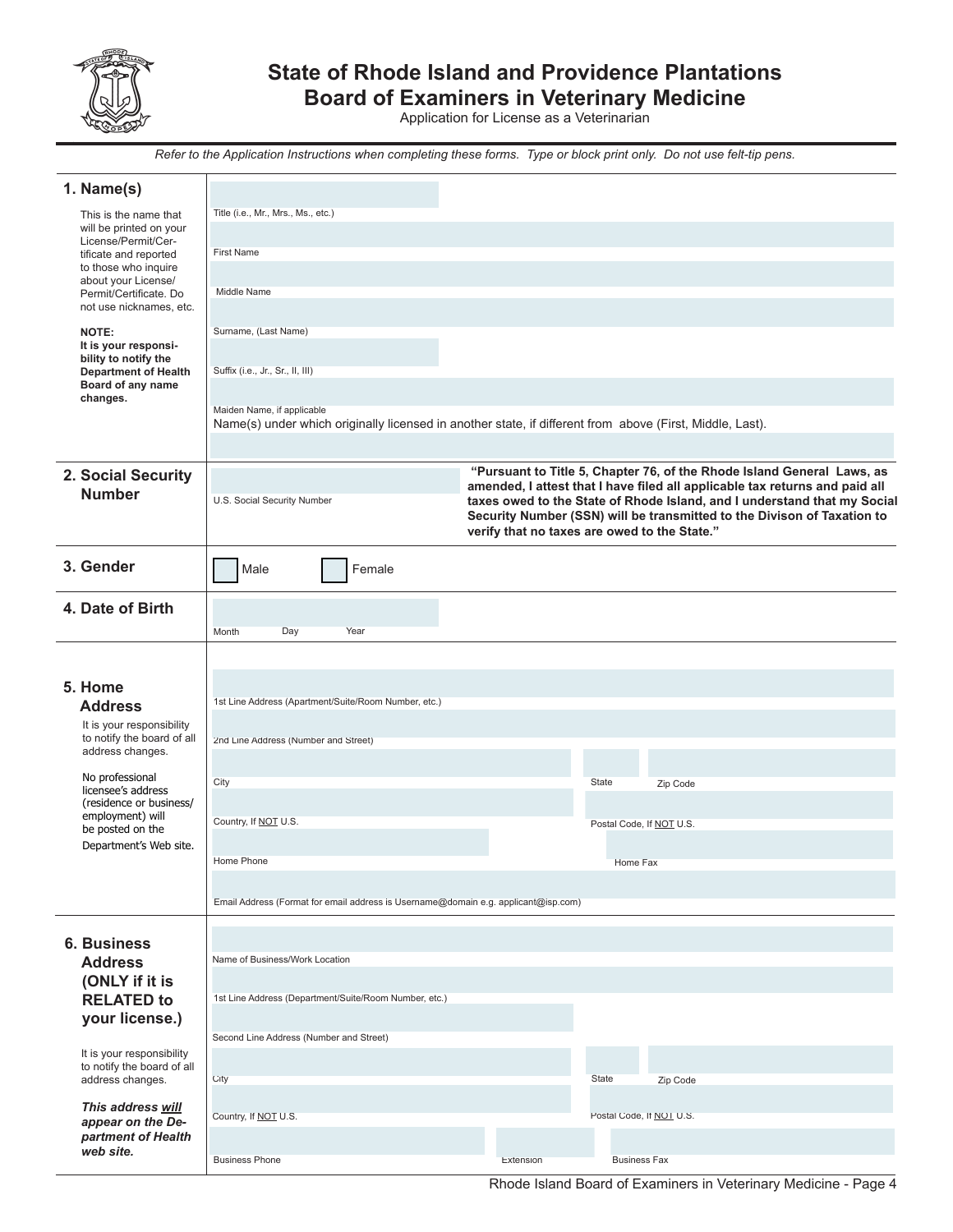| 7. Preferred<br><b>Mailing</b>                                         | Please use my Home Address as my preferred mailing address                                                                                                                 |  |  |
|------------------------------------------------------------------------|----------------------------------------------------------------------------------------------------------------------------------------------------------------------------|--|--|
| <b>Address</b>                                                         | Please use my Business Address as my preferred mailing address                                                                                                             |  |  |
| Please check ONE                                                       | NOTE: The preferred mailing address that you indicate is the address that will be released for all requests for that<br>information.                                       |  |  |
| 8. Qualifying                                                          |                                                                                                                                                                            |  |  |
| <b>Education</b>                                                       | Type of School (University, College, etc.)                                                                                                                                 |  |  |
| Please list the name<br>and information about<br>the school that you   |                                                                                                                                                                            |  |  |
| attended that<br>qualifies you for                                     | Name of School<br>Date Graduated                                                                                                                                           |  |  |
| this license.                                                          | Month<br>Year<br>No<br>Is school accredited by the American Veterinary Medical Association (AVMA)?<br>Yes                                                                  |  |  |
|                                                                        |                                                                                                                                                                            |  |  |
|                                                                        | Degree Received                                                                                                                                                            |  |  |
| 9. Other State                                                         | Have you ever held, or do you currently hold, a license in another state?<br>No<br>Yes                                                                                     |  |  |
| License(s)<br>Please answer                                            |                                                                                                                                                                            |  |  |
| the question and<br>list state $(s)$ , if                              |                                                                                                                                                                            |  |  |
| applicable                                                             | If the answer to this question is "yes", enter all other state licenses in Question 10 (below):                                                                            |  |  |
| 10. Licensure                                                          | State/Country:<br>State/Country:                                                                                                                                           |  |  |
| List all states or<br>countries in which                               | Active<br>Active<br>$\Box$ Inactive<br>Inactive                                                                                                                            |  |  |
| you are now, or ever<br>have been licensed                             | Active<br>Active<br>Inactive<br>Inactive                                                                                                                                   |  |  |
| to practice your<br>profession*.                                       | Active<br>  Inactive<br>Active<br>Inactive                                                                                                                                 |  |  |
|                                                                        | Active<br>Active<br>  Inactive<br>Inactive                                                                                                                                 |  |  |
|                                                                        | (*You must also request a License Verification from all states that are listed above)                                                                                      |  |  |
| 11. Criminal                                                           |                                                                                                                                                                            |  |  |
| <b>Convictions</b>                                                     | Have you ever been convicted of a violation, plead Nolo Contendere, or<br>Yes<br>No<br>entered a plea bargain to any federal, state or local statute, regulation, or       |  |  |
| Respond to the<br>question at the top<br>of the section, then          | ordinance or are any formal charges pending?                                                                                                                               |  |  |
| list any criminal<br>conviction(s) in the                              | Abbreviation of State and Conviction <sup>1</sup> (e.g. CA - Illegal Possession of a Controlled Substance):                                                                |  |  |
| space provided.                                                        | Month<br>Year                                                                                                                                                              |  |  |
| If necessary, you<br>may continue on a<br>separate $8\frac{1}{2}$ x 11 |                                                                                                                                                                            |  |  |
| sheet of paper.                                                        |                                                                                                                                                                            |  |  |
|                                                                        |                                                                                                                                                                            |  |  |
| 12. Disciplinary<br><b>Questions</b><br>Check either Yes               | Has any Health Professional license, certificate, registration, or permit you<br>1.<br>Yes<br>No<br>hold or have held, been disciplined or are any formal charges pending? |  |  |
| or No for each<br>question.                                            |                                                                                                                                                                            |  |  |
|                                                                        | Have you ever been denied a license, certificate, registration or permit in<br>2.<br>Yes<br>No<br>any state?                                                               |  |  |
|                                                                        | Note: If you answer "Yes" to any question, you are required to furnish complete details, including date, place, reason and<br>disposition of the matter.                   |  |  |
|                                                                        |                                                                                                                                                                            |  |  |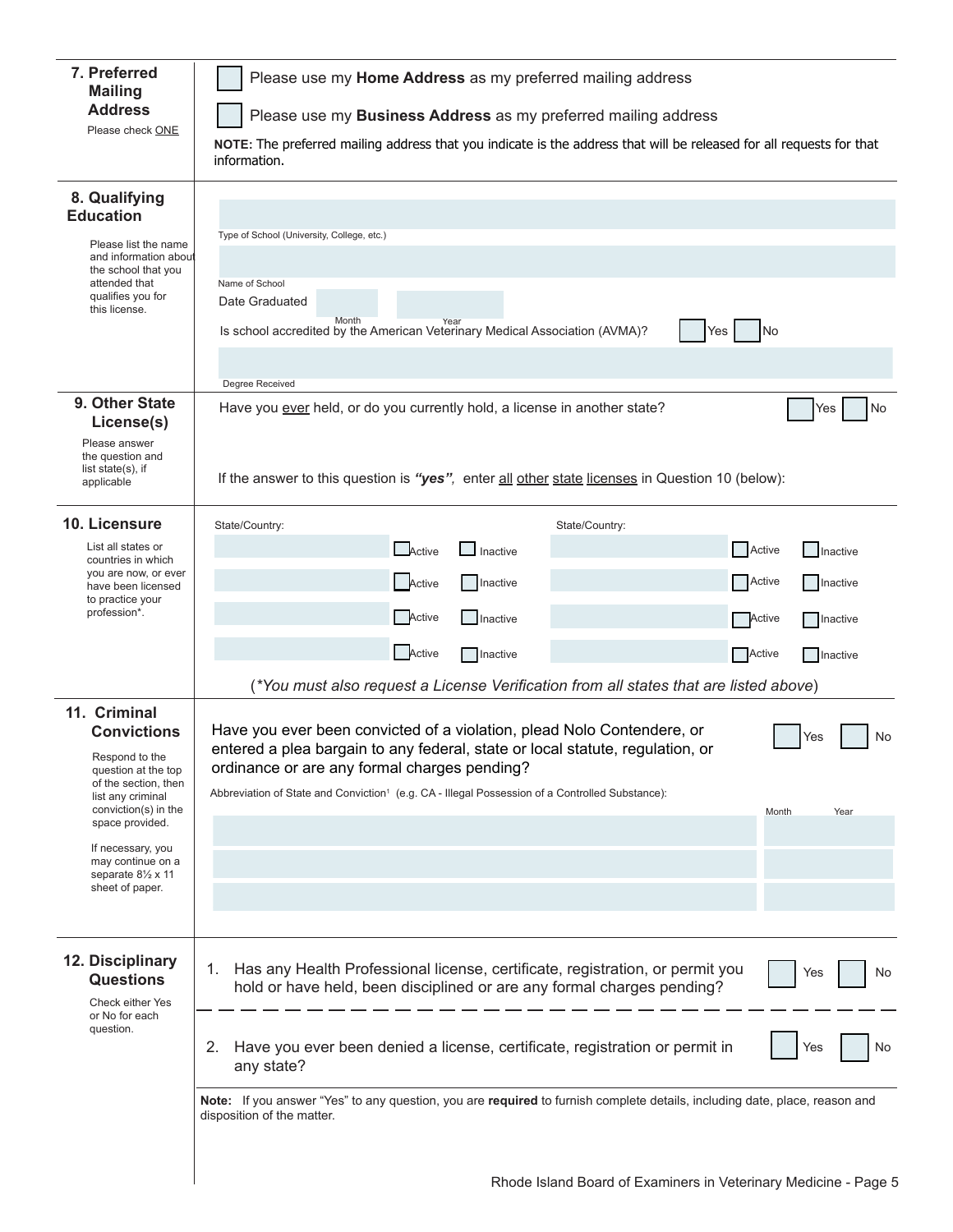| 13. Affidavit of<br><b>Applicant</b><br>Complete this sec-<br>tion and sign in the<br>presence of a notary<br>public.                                                                                                                                                                                                      | being first duly sworn, depose and say that I am the person<br>referred to in the foregoing application and supporting documents.<br>I have read carefully the questions in the foregoing application and have answered them completely, without<br>reservations of any kind, and I declare under penalty of perjury that my answers and all statements made by<br>me herein are true and correct. Should I furnish any false information in this application, I hereby agree that<br>such act shall constitute cause for denial, suspension or revocation of my license to practice as a Veterinarian<br>in the State of Rhode Island.<br>I understand that this is a continuing application and that I have an affirmative duty to inform the Rhode Is-<br>land Board of Examiners in Veterinary Medicine of any change in the answers to these questions after this<br>application and this affidavit is signed. |  |  |
|----------------------------------------------------------------------------------------------------------------------------------------------------------------------------------------------------------------------------------------------------------------------------------------------------------------------------|---------------------------------------------------------------------------------------------------------------------------------------------------------------------------------------------------------------------------------------------------------------------------------------------------------------------------------------------------------------------------------------------------------------------------------------------------------------------------------------------------------------------------------------------------------------------------------------------------------------------------------------------------------------------------------------------------------------------------------------------------------------------------------------------------------------------------------------------------------------------------------------------------------------------|--|--|
| 14. Recent<br>Photograph<br>Securely tape (top of<br>photograph only) in<br>this square a current<br>2" x 2" photograph of<br>yourself (alone).<br>Photographs must be<br>recent, passport type<br>photo, clear, front<br>view, full face without<br>a hat or dark glasses.<br>Full length photos will<br>not be accepted. | Affix Photo Here<br>Write your name on the back of the photograph, and provide the date that the photograph was taken.<br>Date of Photograph                                                                                                                                                                                                                                                                                                                                                                                                                                                                                                                                                                                                                                                                                                                                                                        |  |  |

 $\overline{\phantom{0}}$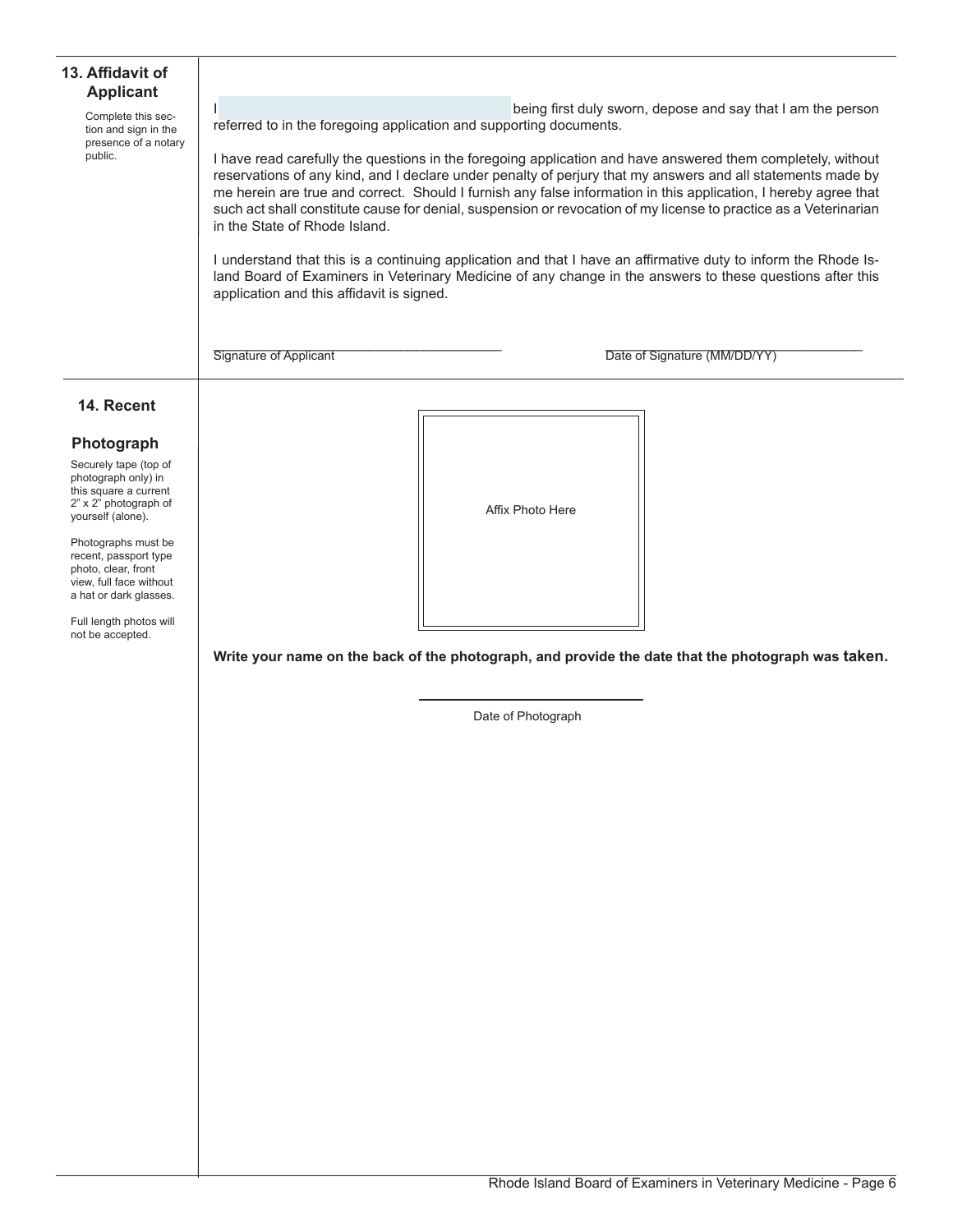

#### *Substitute forms are not acceptable, One (1) form is required for each state in which you hold, or have held a license. Copy this form as needed.*

**Rhode Island Board of Examiners in Veterinary Medicine** 

*Room 205, 3 Capitol Hill Providence, RI 02908-5097 (401) 222-2828*

## **INTERSTATE VERIFICATION FORM - OTHER STATE LICENSE(S) (One form for each state)**

I am applying for a license to practice as a Licensed Veterinarian in the State of Rhode Island. The Rhode Island Board of Examiners in Veterinary Medicine requires that the following form be completed by the jurisdiction(s) in which I hold or have held a license. This constitutes authority for you to release all information in your files, favorable or otherwise, directly to the Rhode Island Board of Examiners in Veterinary Medicine at the above address.

Print/Type Full Name

Signature Date

Previous Names Used

Social Security Number Date of Birth

License Number Date Issued

| THIS SECTION TO BE COMPLETED BY THE VETERINARY MEDICINE BOARD                                                                                                                                                          |              |                                        |
|------------------------------------------------------------------------------------------------------------------------------------------------------------------------------------------------------------------------|--------------|----------------------------------------|
| Directions for State Board: Please complete and return this form to the address above.<br>Please verify requirements met in your state:                                                                                |              |                                        |
| Veterinary Degree from Accredited School?<br>Licensed by Examination?<br>If not by examination, how was license obtained?<br>$\Box$ Yes<br>$\Box$ No<br>$\mathsf{L}$<br>No<br>Endorsement<br>(State)<br>Other<br>  Yes |              | (Explain)                              |
| Applicant has completed and passed the National Certification Exam:<br>Original Date Issued:<br>License Status:<br>Yes<br>No Score Level of Exam:<br>Active<br>Inactive Lapsed<br>□<br>$\Box$<br>H                     |              | <b>Expiration Date:</b>                |
| Questions:                                                                                                                                                                                                             |              |                                        |
| 1. Has this licensee ever been investigated by your Board?                                                                                                                                                             | $\Box$       | Yes<br>No<br>$\Box$                    |
| 2. Has this licensee incurred any disciplinary proceedings in your state, or is any action pending?                                                                                                                    |              | Yes<br>No<br>$\vert \ \ \vert$         |
| 3. Has the applicant's license ever been denied, surrendered, reprimanded, suspended, revoked or placed<br>on probation?                                                                                               |              | No<br>Yes                              |
| 4. Do you know of any information that may discredit this person?                                                                                                                                                      | $\mathbf{L}$ | Yes<br>No<br>П                         |
| If you answer "Yes" to questions 1-4, please provide a written explanation below, and attach a copy of all supporting documentation (e.g., Board order,<br>complaint, etc.).                                           |              |                                        |
| <b>Certification:</b>                                                                                                                                                                                                  |              |                                        |
|                                                                                                                                                                                                                        |              |                                        |
| Signature<br>Date                                                                                                                                                                                                      |              |                                        |
| Type or Print Name                                                                                                                                                                                                     |              | Please Affix<br><b>Board Seal Here</b> |
| Title                                                                                                                                                                                                                  |              |                                        |
| Full Name of Licensing Board<br>Please return directly to the Board at the above address. Thank you for your prompt cooperation.                                                                                       |              |                                        |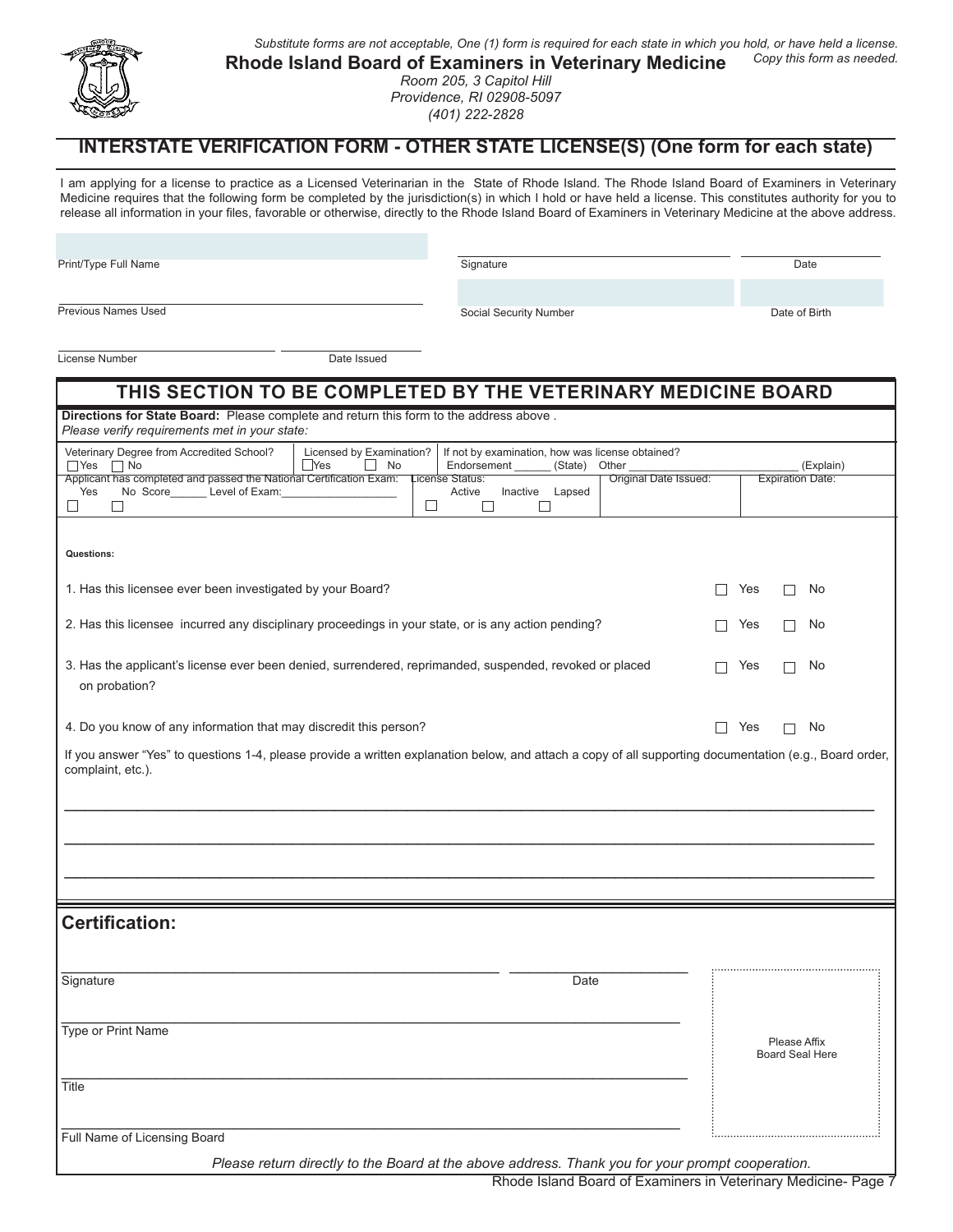|                  |                         | <b>RHODE ISLAND UNIFORM CONTROLLED</b>                                                                                                                                                                                                                                                                                                                                              | <b>** FOR OFFICE USE ONLY **</b> |
|------------------|-------------------------|-------------------------------------------------------------------------------------------------------------------------------------------------------------------------------------------------------------------------------------------------------------------------------------------------------------------------------------------------------------------------------------|----------------------------------|
|                  |                         | <b>SUBSTANCES ACT REGISTRATION (CSR)</b>                                                                                                                                                                                                                                                                                                                                            | <b>RECEIPT#</b>                  |
|                  |                         | <b>NEW APPLICATION</b>                                                                                                                                                                                                                                                                                                                                                              | ID#                              |
|                  |                         | <b>CHANGE OF OWNERSHIP</b>                                                                                                                                                                                                                                                                                                                                                          | <b>ISSUE DATE</b>                |
|                  |                         | <b>CHANGE OF LOCATION</b>                                                                                                                                                                                                                                                                                                                                                           | <b>LICENSE#</b>                  |
|                  |                         |                                                                                                                                                                                                                                                                                                                                                                                     |                                  |
|                  | 1)<br>2)                | PLEASE TYPE OR PRINT IN UPPERCASE<br>DO NOT SEND CASH - MAIL CHECK OR MONEY ORDER, PAYABLE TO: RI GENERAL TREASURER                                                                                                                                                                                                                                                                 |                                  |
|                  | 3)<br>4)                | PRACTITIONER FEE - \$200.00<br><b>RETURN ENTIRE APPLICATION TO:</b><br><b>RI BOARD OF PHARMACY</b>                                                                                                                                                                                                                                                                                  |                                  |
|                  |                         | <b>ROOM 205</b><br><b>3 CAPITOL HILL</b>                                                                                                                                                                                                                                                                                                                                            |                                  |
|                  |                         | <b>PROVIDENCE, RI 02908-5097</b>                                                                                                                                                                                                                                                                                                                                                    |                                  |
|                  |                         | <b>REGISTRANT NAME AND BUSINESS LOCATION ONLY:</b>                                                                                                                                                                                                                                                                                                                                  |                                  |
|                  |                         |                                                                                                                                                                                                                                                                                                                                                                                     |                                  |
| <b>FULL NAME</b> |                         |                                                                                                                                                                                                                                                                                                                                                                                     |                                  |
|                  | <b>BUSINESS ADDRESS</b> |                                                                                                                                                                                                                                                                                                                                                                                     |                                  |
|                  | <b>TELEPHONE NUMBER</b> | <b>CURRENT STATE LICENSE OR CERTIFICATION NUMBER</b>                                                                                                                                                                                                                                                                                                                                |                                  |
|                  |                         | E-MAIL ADDRESS - (THIS WILL BE USED FOR REGISTRATION TO THE RHODE ISLAND PRESCRIPTION MONITORING PROGRAM)                                                                                                                                                                                                                                                                           |                                  |
|                  |                         | Complete the following information to apply for a registration to prescribe, dispense, store or ship controlled substances in or into the                                                                                                                                                                                                                                           |                                  |
|                  |                         | State of Rhode Island. A CSR is not required if there will be no controlled substances prescriptions prescribed, dispensed, stored or                                                                                                                                                                                                                                               |                                  |
|                  |                         | shipped in or into this state. The CSR is renewed at the same time as the professional or facility license is renewed. NOTE: Please<br>read important information on the next page.                                                                                                                                                                                                 |                                  |
|                  |                         | <b>REGISTRATION CLASSIFICATION:</b><br><b>BUSINESS ACTIVITY (CHECK ONE ONLY):</b>                                                                                                                                                                                                                                                                                                   |                                  |
|                  |                         | A. ( ) COMMUNITY PHARMACY<br>B. ( ) PRACTITIONER<br>C. ( ) MANUFACTURER/DISTRIBUTOR                                                                                                                                                                                                                                                                                                 | D. ( ) RESEARCHER                |
|                  |                         | E. () MEDICAL INSTITUTION/CLINICF. () TEACHING INSTITUTION G. () NTP PROGRAM                                                                                                                                                                                                                                                                                                        | H. ( ) ANALYTICAL LAB            |
|                  |                         | DRUG SCHEDULE - Check all that apply (Non-practitioners only)                                                                                                                                                                                                                                                                                                                       |                                  |
|                  | 1.() SCHEDULE I         | 2. ( ) SCHEDULE II<br>3. ( ) SCHEDULE III<br>4. () SCHEDULE IV                                                                                                                                                                                                                                                                                                                      | 5. () SCHEDULE V                 |
|                  | <b>Attach Protocol</b>  | DRUG ENFORCEMENT ADMINISTRATION (DEA) REGISTRATION                                                                                                                                                                                                                                                                                                                                  |                                  |
|                  |                         | Provide DEA number if one has been issued, or check "pending" if an application is being made for the DEA Registration. A copy of<br>the DEA Registration must be provided to the BOARD within 60 days of its issuance by the DEA.                                                                                                                                                  |                                  |
|                  |                         |                                                                                                                                                                                                                                                                                                                                                                                     | <b>PENDING</b>                   |
|                  | <b>DEA NUMBER</b>       |                                                                                                                                                                                                                                                                                                                                                                                     |                                  |
|                  |                         | ALL APPLICANTS MUST ANSWER THE FOLLOWING:                                                                                                                                                                                                                                                                                                                                           |                                  |
| А.               |                         | Has the applicant been convicted of, or entered a plea of nolo contendere to a violation of any state or federal law relating<br>to manufacturing, distributing, possessing, prescribing, administering or dispensing of drugs presently defined as<br>controlled substances under Chapter 21-28, General Laws of Rhode Island?                                                     | Yes<br>∃ No                      |
| В.               |                         | Has the registration application or registration of the applicant, corporation, firm, partner, or officer of the applicant been<br>surrendered, revoked, suspended or denied under any law of the United States or of any state relating to drugs presently<br>defined as controlled substances under Chapter 21-28 of the General Laws of Rhode Island, or is such action pending? | No<br>Yes                        |
|                  |                         | IF "A" OR "B" IS ANSWERED IN THE AFFIRMATIVE, ATTACH LETTER SETTING FORTH CIRCUMSTANCES                                                                                                                                                                                                                                                                                             |                                  |
|                  |                         |                                                                                                                                                                                                                                                                                                                                                                                     |                                  |
| <b>DATE</b>      |                         | SIGNATURE OR APPLICANT OR AUTHORIZED INDIVIDUAL                                                                                                                                                                                                                                                                                                                                     | <b>OFFICIAL TITLE</b>            |